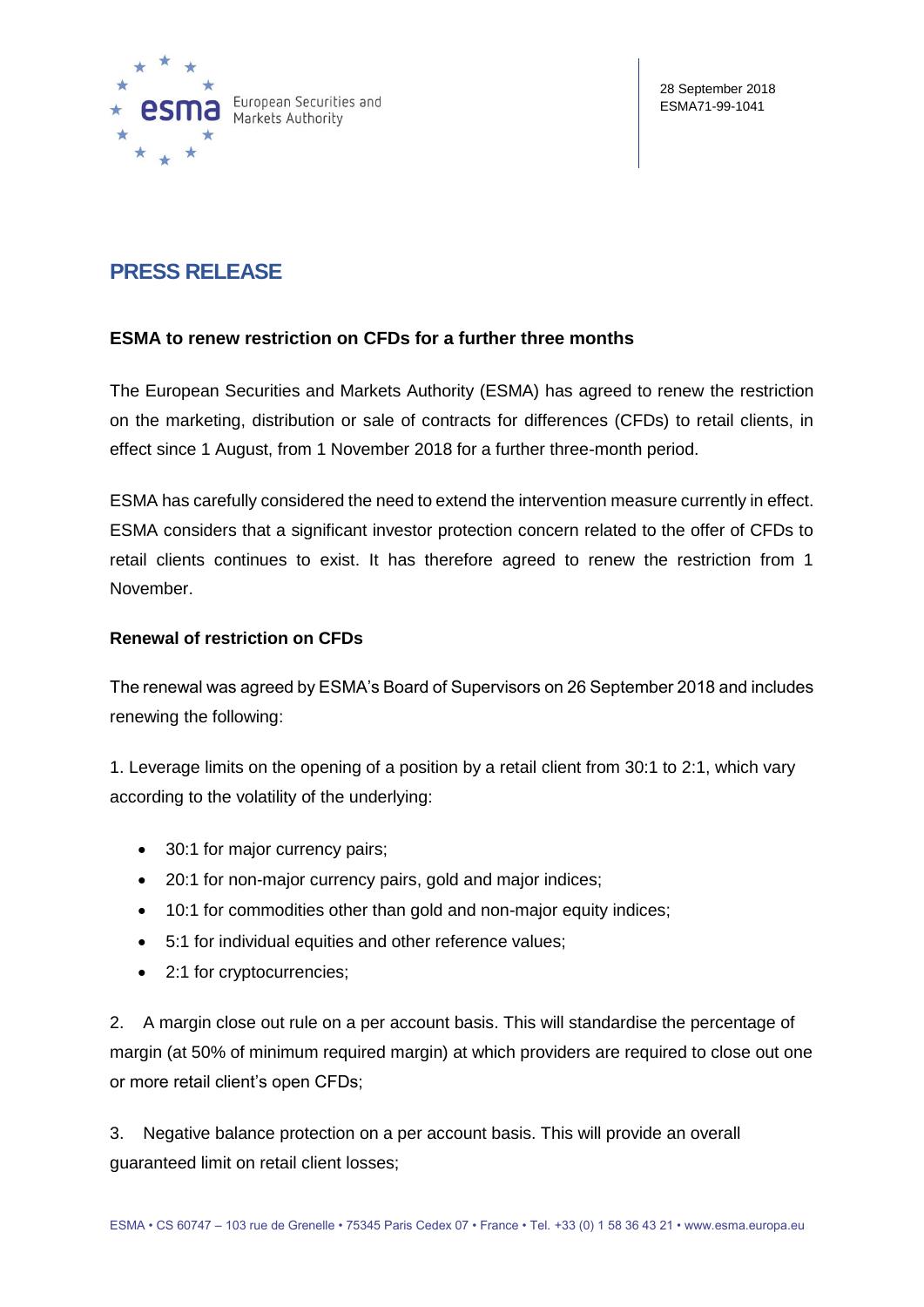

4. A restriction on the incentives offered to trade CFDs; and

5. A standardised risk warning, including the percentage of losses on a CFD provider's retail investor accounts.

During its review of the intervention measure, ESMA obtained information that, in certain cases, CFD providers experienced technical difficulties in using the risk warnings due to the character limitations imposed by third party marketing providers. Therefore, ESMA has agreed to introduce in the renewal an additional reduced character risk warning:

[*insert percentage per* provider] % of retail CFD accounts lose money.

The new warning will be allowed only in cases where the standard terms of a third party marketing provider have a character limit which is lower than the number of characters comprising the full or the abbreviated risk warning, provided that the advertisement also links to a webpage of the provider on which the full risk warning is disclosed.

# **Next steps**

ESMA intends to adopt the renewal measure in the official languages of the EU in the coming weeks, following which ESMA will publish an official notice on its website. The measure will then be published in the Official Journal of the EU and will start to apply from 1 November 2018 for a period of three months.